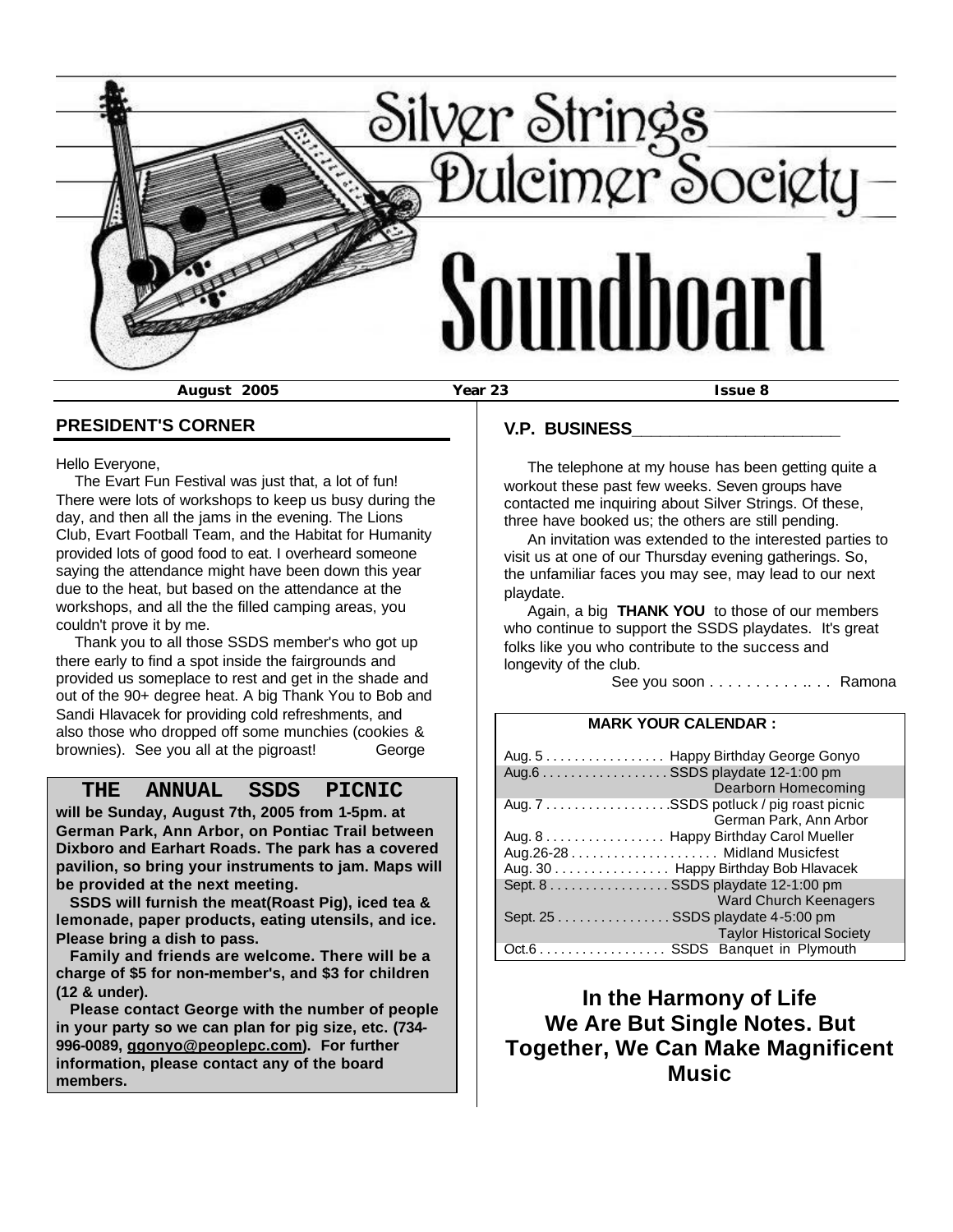# YOU CAN BANK ON THIS

 The month of July is over. It contained a wonderful week of music at Evart. Silver Strings had a good representation at the 33<sup>rd</sup> annual music funfest. The 222 workshops provided education for most instruments that we use; new songs, techniques, beginner opportunities, jamming etiquette, etc. Jamming went on well past 1:00 am. Evart is an exciting place in the evening, with "openmic" stage shows, and jam sessions everywhere.

 The Saturday evening mass dulcimer pre-show was a challenge to not ruin our instruments in the rain, but we were determined to play. The picture below shows our innovative way to keep the rain off. We had a great time visiting with people who stopped at our "OASIS" campsite for shade and refreshments.

 Not much happening with the treasury in July. We sold two CD's and one tape at Greenmeade. A financial statement for the first half of the year was available at the July 21 meeting and will be available at August meetings.

Bob and Sandi playing dulcimers in the rain, under plastic tablecloths.



# **KEYS**

 Enroute to Silver Strings I spied the darndest thing. Two wrens, sharp as can be, Sat in the key of D.

 They sang not from the pines, But perched on urban lines, Enrapt in Soldier's Joy - Or was that Danny Boy ?

 How deft they seemed to be In theory, melody; They sure put on a show For audience below.

 And then the light turned green; I had to leave the scene. I revved up in the key of serendipity.

Gerry Hermans, 2005

#### **V.P. PROGRAMS\_\_\_\_\_\_\_\_\_\_\_\_\_\_\_\_\_\_\_\_\_\_\_\_\_**

 Those of you couldn't make it to Evart this year sure missed a very good time. Whether doing workshops or just sitting around and jamming, it was just wonderful. I had a good time jamming with Uncle Carl and Broken Glass every night, while my wife had a good time jamming with the ukulele players. I expect those who went had a good time. The matter of the Marlin

## **SECRETARIAL NOTES\_\_\_\_\_\_\_\_\_\_\_\_\_\_\_\_\_\_\_\_**

 I had a very good time at Evart. I enjoyed some of the workshops, and especially liked the jamming at night. I learned some things about chording and did some uke jams, where I really had a ball.

 I also enjoyed some bluegrass bands that were across the way. Those of you didn't go, sure missed a good time! But it is always good to be home, especially for me, as I promptly got sick. I wasn't feeling well for a couple of days, but I am okay now. Carol

#### **If it's August , it's time for The Midland Dulcimer Festival** submitted by David Smith

The 12<sup>TH</sup> ANNUAL MIDLAND DULCIMER FESTIVAL will be held August 25-28, 2005, at the Midland County Fairgrounds, 6905 Eastman Road, Midland, about a 2 ½ hour drive from the Detroit area. Camping reservations are NOT required. The sites are plentiful and shady, all with electricity. There are many motels and restaurants near the festival. An instructed, traditional country dance will be held Friday evening. On Friday and Saturday there will be lots of workshops, at all levels, for many acoustic instruments. For those who enjoy performing or watching others perform, there will be as many "openmic" periods as we can fit in. Saturday evening there's a great main stage show, and Sunday a gospel show. Free selling of music related items is allowed at campsites (no additional fee).

This festival is smaller than the Evart Funfest but offers many workshop, concert and jamming opportunities. The campground is filled with beautiful shade trees, the atmosphere is relaxing, and the weather is usually mild. For more information, pick up a flyer at our meetings or visit the website at:

http://www.dulcimers.com/fmsm/page6.html

If anyone would like to use a tent (sleeps up to 4) for Midland, contact Bob Hlavacek. If you haven't camped, and are concerned about **"living in a tent"** for a few days**,** don't worry… it's only a place to store your stuff and sleep. You will be far too busy to "live there". All you need is an air mattress and a blanket. There are great restrooms and shower facilities at the Midland fairgrounds, and nights cool down.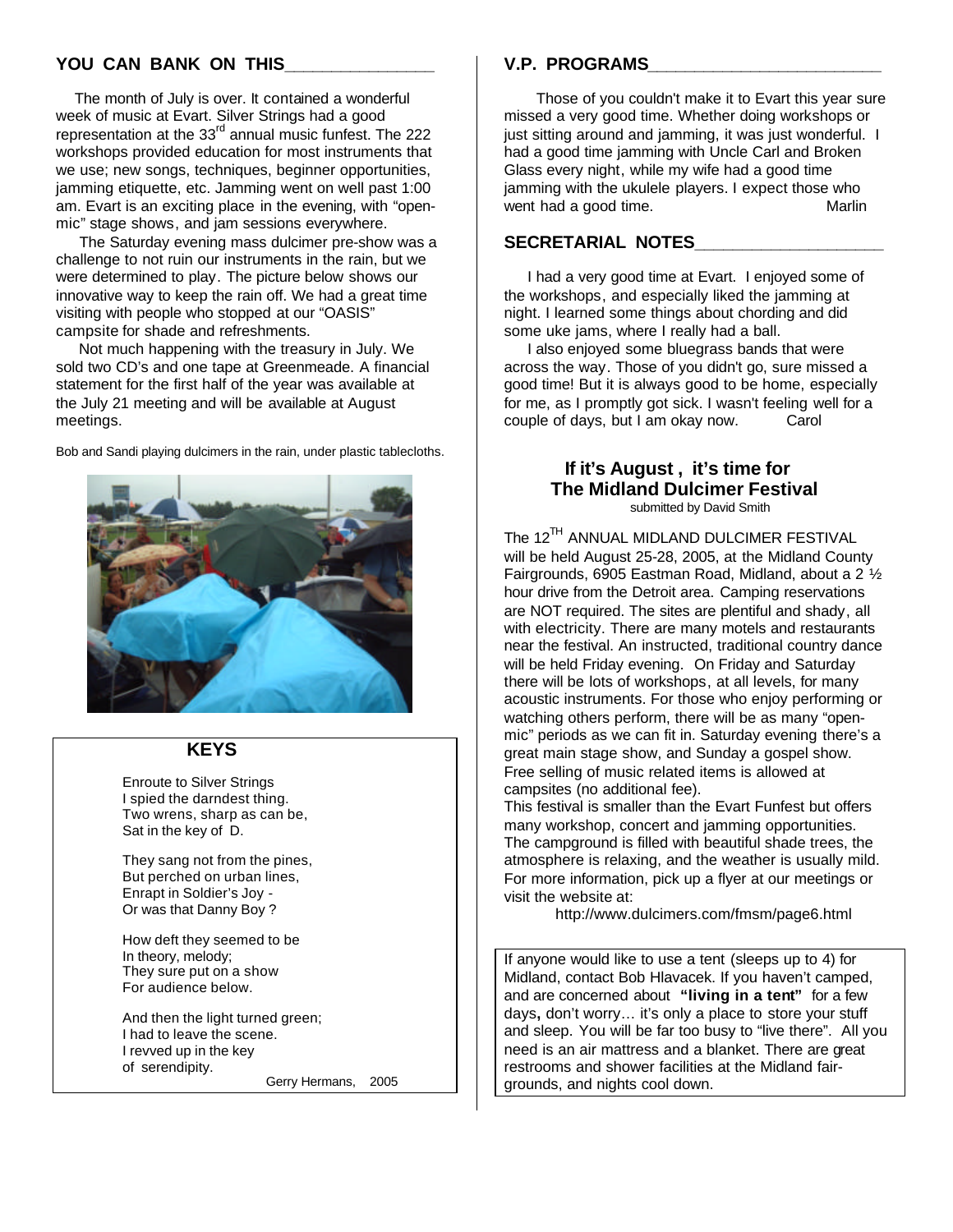#### **The Hungarian Citera submitted by David Smith**

At our July  $7<sup>th</sup>$  Silver Strings meeting, we were treated to a short but fascinating demonstration of an obscure Hungarian instrument called the Citera [CHEE-teh-rah]. Edina not only demonstrated the fascinating rhythmic and melodic style of Hungarian music but also captivated us with several vocal songs while accompanying herself on the Citera. The Citera is a type of box zither with a raised fretboard for the melody strings and several secondary strings used as drones. Related instruments from other countries include Epinette des Voges (France), Langspil (Iceland), Langeliek (Norway), Humle (Denmark) and Appalachian Dulcimer (USA).

 The following letter I received from Linda Enyedy who is responsible for bringing this demonstration to Silver Strings:

 *"I'm glad that your group enjoyed the impromptu performance. Edina certainly had fun playing with the Uke jam session in the basement. Edina Teglasi is from a town called Veszto in Hungary. She teaches music, classic and Hungarian music history, singing and zither playing in public school; grades 1 through 8.*

 *She starting playing zither and singing at the age of 4 with her grandfather. After attending folk music and zither symposiums, she went on to win many countrywide folk singing competitions while still in high school. After graduating from college, she became the director of a folk choral consisting of 100 members as well as a smaller classical singing group. She is the leader of a zither ensemble that plays and sings in the old village style that she has personally* 

 *I met her when our zither group, Szikra, went to Hungary last year to attend a week long zither and music camp. We decided to bring her to the USA this summer so we could learn more from her.*

*Szikra is the one and only Hungarian folk zither ensemble in the USA. We are trying to preserve this treasure of Hungarian folk music for future generations and to share it with other cultures. Unfortunately, we must either go to the "old country" or bring somebody here to teach us since there are no resources here. One must know the regional dialects and know how they play the music that is often just passed down from generation to generation. One cannot just read the notes and play, there are many, many different ways to play the same song, depending on what region the music is from; that's what makes it so difficult to play properly.*

*I hope I have given you some helpful information."* 

#### FROM THE MUSIC MAN

 **The song of the month for August will be "Star of the County Down".** We previously played this tune at SSDS about 10 years ago, but we were into Contra dances and it was played much faster. If we slow it down and play it at 3/4 time, it is very pretty.

 Several of our older songs have been requested at the regular jam sessions, but we don't seem to do well with them. I will pick a song at each jam, and we will play it several times, so we become familiar with them.

The Szikra Ensemble in performance.



| Key                     | Song                            | Times          | First                             |
|-------------------------|---------------------------------|----------------|-----------------------------------|
|                         |                                 | Played         | Note                              |
| D/A                     | <b>Maple Sugar</b>              | $3\frac{1}{2}$ | $\overline{F#}$                   |
| Am                      | Joys Of Quebec                  | $\overline{3}$ | Ē                                 |
| D                       | Angleworm Wiggle                | $\overline{3}$ | Ā                                 |
|                         | <b>Black Velvet Waltz</b>       | $rac{3}{5}$    | G                                 |
| $rac{C}{D}$             | John Ryan's Polka               |                | D                                 |
| D G G                   | Old Joe Clark                   | 4              | Ā                                 |
|                         | Down Yonder                     | $\frac{3}{3}$  | B                                 |
|                         | Peek-A-Boo-Waltz                |                | $\overline{\mathsf{F}\mathsf{H}}$ |
| D                       | Painter's Polka                 | 3              | Α                                 |
| $\overline{\text{c}}$   | <b>Ten Strike</b>               | $\overline{3}$ | $\overline{\text{c}}$             |
| G                       | <b>Tick Tock Polka</b>          | $\frac{3}{5}$  | $\overline{\mathsf{D}}$           |
| Am                      | Katushka                        |                | Ā                                 |
| D                       | <b>Whiskey Before Breakfast</b> | $\frac{3}{3}$  | D                                 |
| G                       | Silver and Gold Two-Step        |                | B                                 |
| $\overline{\mathsf{D}}$ | Young Roddy McCorley            | $\overline{4}$ | D                                 |
| D                       | <b>Beaumont Rag</b>             | $\overline{3}$ | G                                 |
| G                       | Westphalia Waltz                | $\overline{2}$ | D                                 |
| Em                      | Road To Lisdoonvarna            | $\overline{3}$ | B                                 |
| D                       | <b>Over The Waterfall</b>       | $\overline{3}$ | D                                 |
| G                       | <b>Columbus Stockade Blues</b>  | $\overline{4}$ | B                                 |
| D/D                     | Chinese Br'kdown/Nelly Bly      | 2/2            | A/F#                              |
|                         | <b>Endless Medley</b>           |                |                                   |
| $\overline{\mathsf{D}}$ | Ragtime Annie                   | $\overline{2}$ | $\overline{F#}$                   |
| $\overline{\mathsf{D}}$ | Soldier's Joy                   | $\overline{2}$ | $\overline{F#}$                   |
| D/G                     | <b>Golden Slippers</b>          | 2/2            | D/G                               |
|                         | <b>Extras</b>                   |                |                                   |
| $\overline{D}$          | <b>Ashoken Farewell</b>         | $\overline{2}$ | A                                 |
| G                       | <b>Fanny Power</b>              | $\frac{3}{4}$  | G                                 |
| G                       | <b>Rosin The Beau</b>           |                | $\overline{D}$                    |

#### **August play list**

**5 th Thursday Variety Night . .** 

**.**submitted by David Smith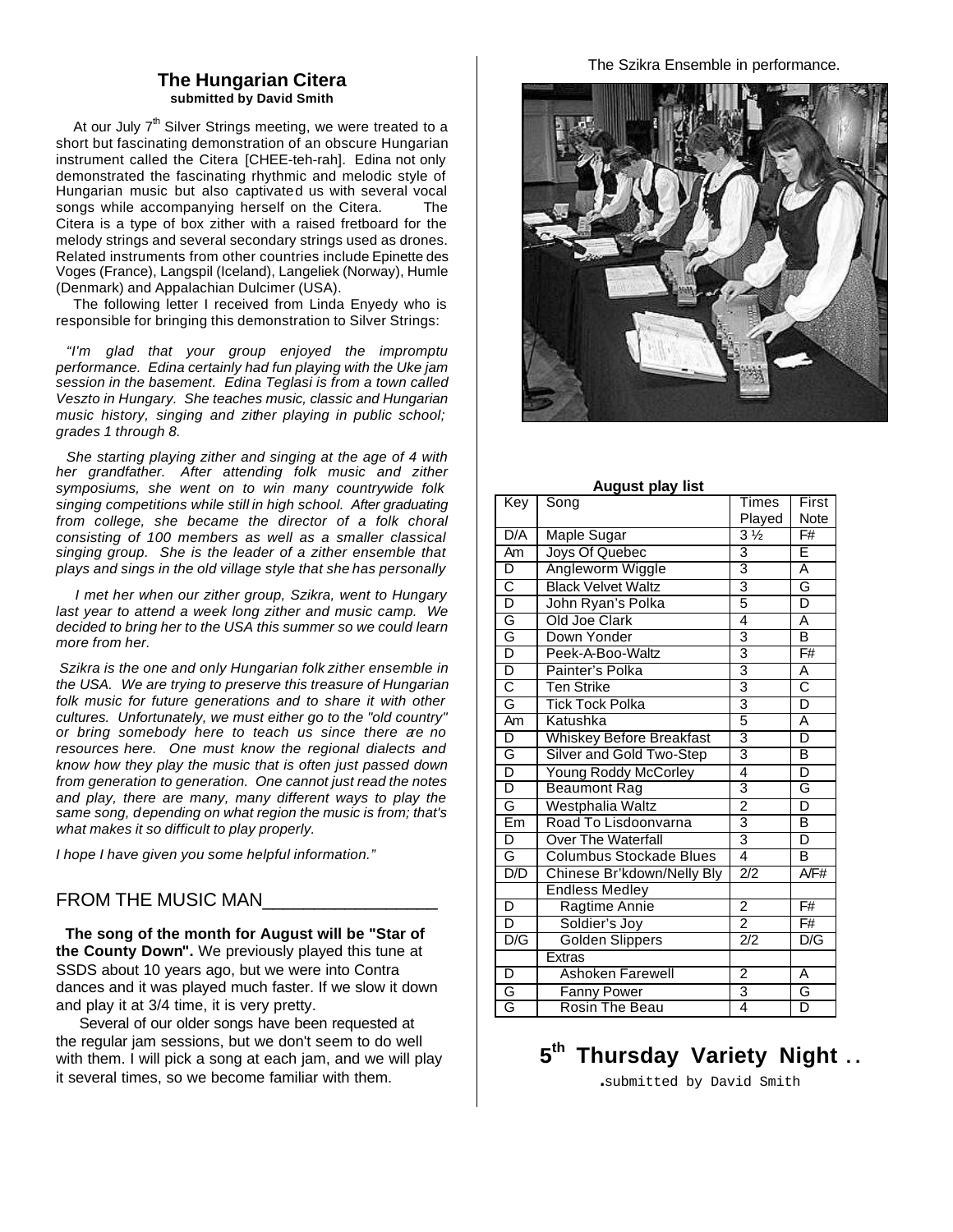

Sharon McAuliffe and Steve Hadley **Lee Morris** Lee Morris **David Smith** David Smith



Uke & sing Mark Williams and Bobbi Hurst



Peter Alway **Bert Stein, John Mercier and Marie Naster** The Open Jam

Seven acts performed at the June 30 Variety Night and entertained a large audience. After the entertainment we were treated to pizza, and an open jam followed. The next Variety Night will be **September 30** so practice up on a tune to perform, or stop by to enjoy the entertainment.

**\* \* \* \* \* \* \* \* \* \* \* \* \* \* \* \* \* \***

**MANY…MANY…THANKS… to David Smith**, our club historian, who always comes through with great pictures for the Soundboard Newsletter and our website. With camera in hand, he records memories so well, that our membership keeps growing. People see what good times we have and want to be a part of it. **THANK YOU DAVE !!!**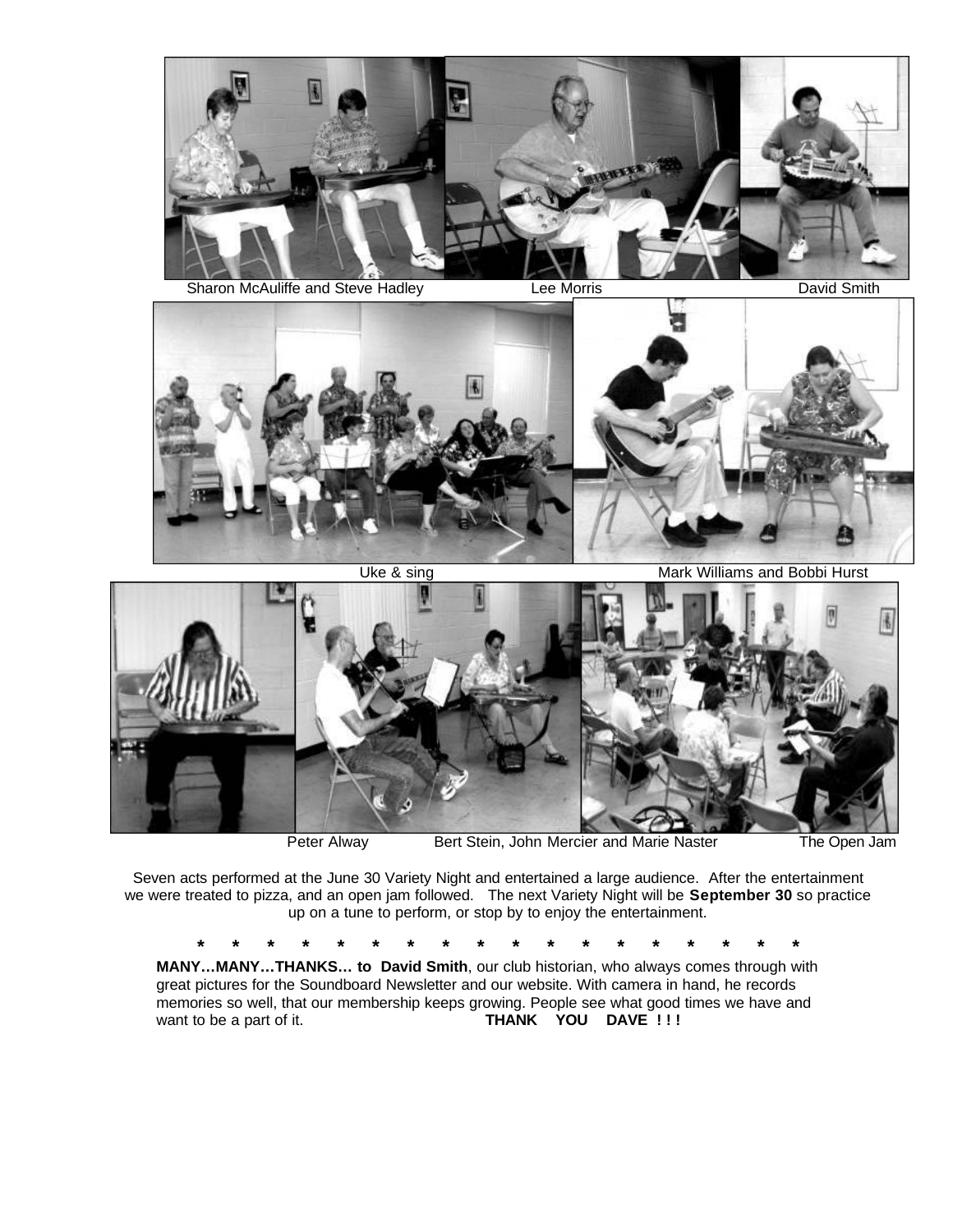

18 Silver Strings members performed on July 22, for an ice cream social celebrating resident appreciation week at Normandy Senior Apartments in Dearborn. The people really enjoyed our playing, and as usual, some were very interested in the instruments.

## **Silver Strings Performs at Greenmead Historical Park** . . .. .. submitted by Davi d Smith

On July 12, Silver Strings performed at Greenmead Historical Park for an evening High Tea. It was a very hot and humid day as we arrived at the grounds and set up in the shade of a giant oak tree. However, as a gentle breeze drifted through the park, we soon realized that the day was about to turn into a beautiful summer evening. We were encouraged to wear summer dress up outfits for this somewhat formal affair. As the gracious staff began to provide the tea and finger foods to the guests, we provided background music for the occasion. Silver Strings provided 3 sets of music from 7 until 9 pm and between each set, we were invited to participate in the evening refreshments. The evening activities ended just as the sun began to set. Thanks go to George Gonyo, Bob and Dorothy Ewald, Roger and Barb Davis, David and Theresa Smith, Ramona and Steve Hadley and Bob Hllavacek.



The Gentlemen – wearing their old-fashioned finest The Ladies dressed up for evening